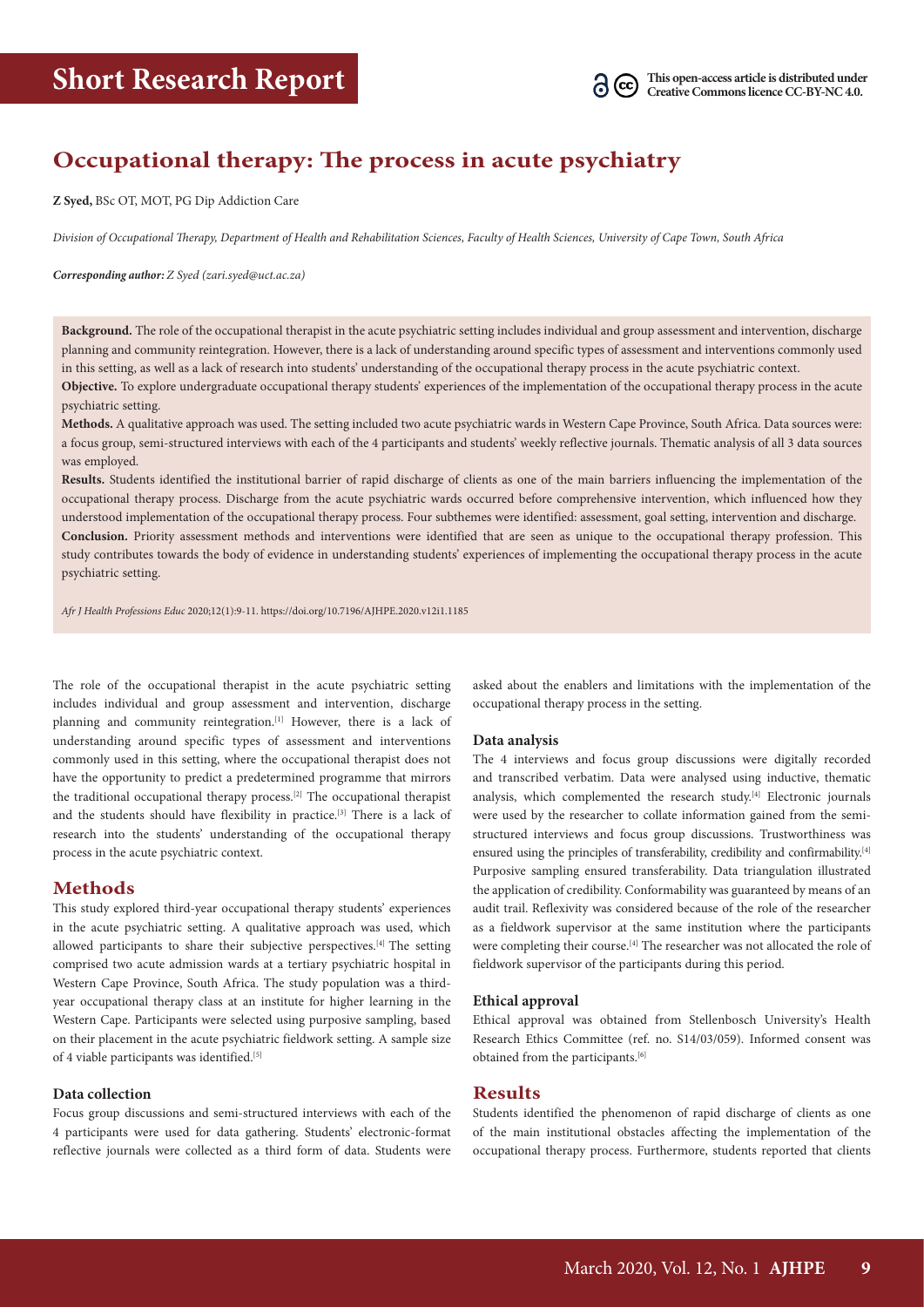seemed to be discharged before comprehensive intervention, which initially hindered how they understood the implementation of the occupational therapy process. Four subthemes were identified: assessment, goal setting, intervention and discharge.

#### **Assessment**

Students reported that the high turnover rate resulted in restrictive time frames, where they needed to adapt their process to maximise engagement with clients. The challenge identified by students in relation to the restricted time frames appeared to modify their skills of assessing clients in a short period of time. Therefore, students reasoned that the use of group sessions was a means of adapted assessment that was efficient to observe the behaviours of clients. Adapted, individual assessments were also carried out with methods such as functional observation, interviews and activity clocks:

'I had to adapt the assessment, and chose to discuss the relevant issue.' (Peter, journal 2)

#### **Goal setting**

The institutional barrier of a high turnover of clients appeared to be difficult for students to manage when learning about the importance of specific, measurable, appropriate, realistic and time-sensitive (SMART) goal setting as part of the occupational therapy process. Students further reported having to be creative and think very concretely when planning goals. They also observed that, because of the short-term nature of the acute setting, clients' discharge was fast tracked. Consequently, the practice of goal-setting skills seemed to be difficult to implement:

'Psychiatry, the biggest difficulty I've had at the moment is having to write up goals on a client and then going the next day and finding out the client has been discharged.' (David, interview)

#### **Intervention**

Students identified interventions, including reality orientation and psychoeducation, which were found to be most appropriate to address deficits. Providing reality-orientation intervention to clients who seemed to be experiencing psychotic symptoms tends to be considered a part of occupational therapy. Psychoeducation is one of the occupational therapy interventions that appeared to be provided to clients in the setting. Students reported that psychoeducation included educating clients about their conditions, and the impact on their occupational functioning was seen to be instrumental in maintaining clients' health. Accordingly, students highlighted that the improvement of clients' functional performance in activities such as self-care was a focus of intervention in relation to occupation:

'It's [intervention] very much focused on functional performance and how we can put them back into their premorbid condition.' (Julia, interview)

#### **Discharge**

Acceleration of clients' discharge a few days after admission was perceived as one of the institutional barriers identified by students. The high pace of the ward process led to the therapeutic process being more fast tracked than anticipated. This seemed to make the students feel frustrated by the reality of the healthcare system:

'The frustration of high turnover is quite a challenging experience of the acute psychiatry block.' (David, interview)

### **Discussion**

A short admission period appears to be a global phenomenon.<sup>[2]</sup> Accordingly, occupational therapists and students need to evolve to meet the demands of such strains on mental healthcare.

The institutional barrier of the high turnover in the wards was one of the key aspects that influenced students' learning regarding the role of occupational therapy in this setting. The initial stage of assessment appeared to be restricted owing to the uncertain, impending daily discharge of clients. Institutional expectations regarding the types of assessment techniques students could practise were discussed. The literature indicated that the use of formal assessment tools in this setting tends to be tricky.[2] Students acknowledged that the use of standardised assessments was not the norm. Assessment of function is the main priority in the short space of time assigned.<sup>[2]</sup> Students reported that they adapted assessment methods and made use of more functional, activity-based assessments to gain information regarding the clients' occupational performance.

Being aware of the limited time frames during which clients were in the setting, allowed students to consider goals that had a measure to determine the degree of achievement. The involvement of clients in the therapeutic process suggests a client-centred approach.<sup>[7]</sup> Students indicated that within the limited time frames, goals needed to be set with clients to identify priority occupation needs where functional deficit was evident. Providing clients with a forum in which to engage about their goals creates the opportunity for them to analyse their strengths and limitations. This leads to more goal-directed activities during the intervention phase.[7]

Students highlighted addressing occupational functional deficit as a focus in their quest to understand intervention in this setting. Reality orientation, psychoeducation and facilitation of functional self-care were identified as important interventions.[2,8] Students reported that intervention with clients in areas of occupation such as self-care was a primary role of the occupational therapist. They also have the scope to enable a client to engage in functional self-care that is essential to improve performance.<sup>[2]</sup> Psychoeducation is stressed in the literature as an effective intervention in this setting. One of the roles of the occupational therapist is to facilitate clients' understanding of their illness.[8] Students reported that educating clients regarding their diagnosis was significant in improving health maintenance as an occupation. Reality orientation appeared to be an enabler that facilitated clients having continuous awareness of person, place and time, which are important in the management of psychosis.[2] Therefore, the students felt that reality orientation was another integral part of intervention with clients that was unique to occupational therapy, which led to the improvement of deficits in other areas of occupation.

Discharge planning was highlighted as a priority in the occupational therapy process in the acute psychiatric setting.<sup>[1]</sup> Students were able to consider the community occupational therapist as a valuable resource in the intervention process regarding clients. This may mean that there is a need for collaboration between those in the acute psychiatric setting and community occupational therapists.[1]

# **Conclusion**

The occupational therapy process in an acute psychiatric setting was delineated to assessment, goal setting, intervention and discharge planning. Priority assessment methods and interventions were identified that are seen as unique to the occupational therapy profession. It is recommended that